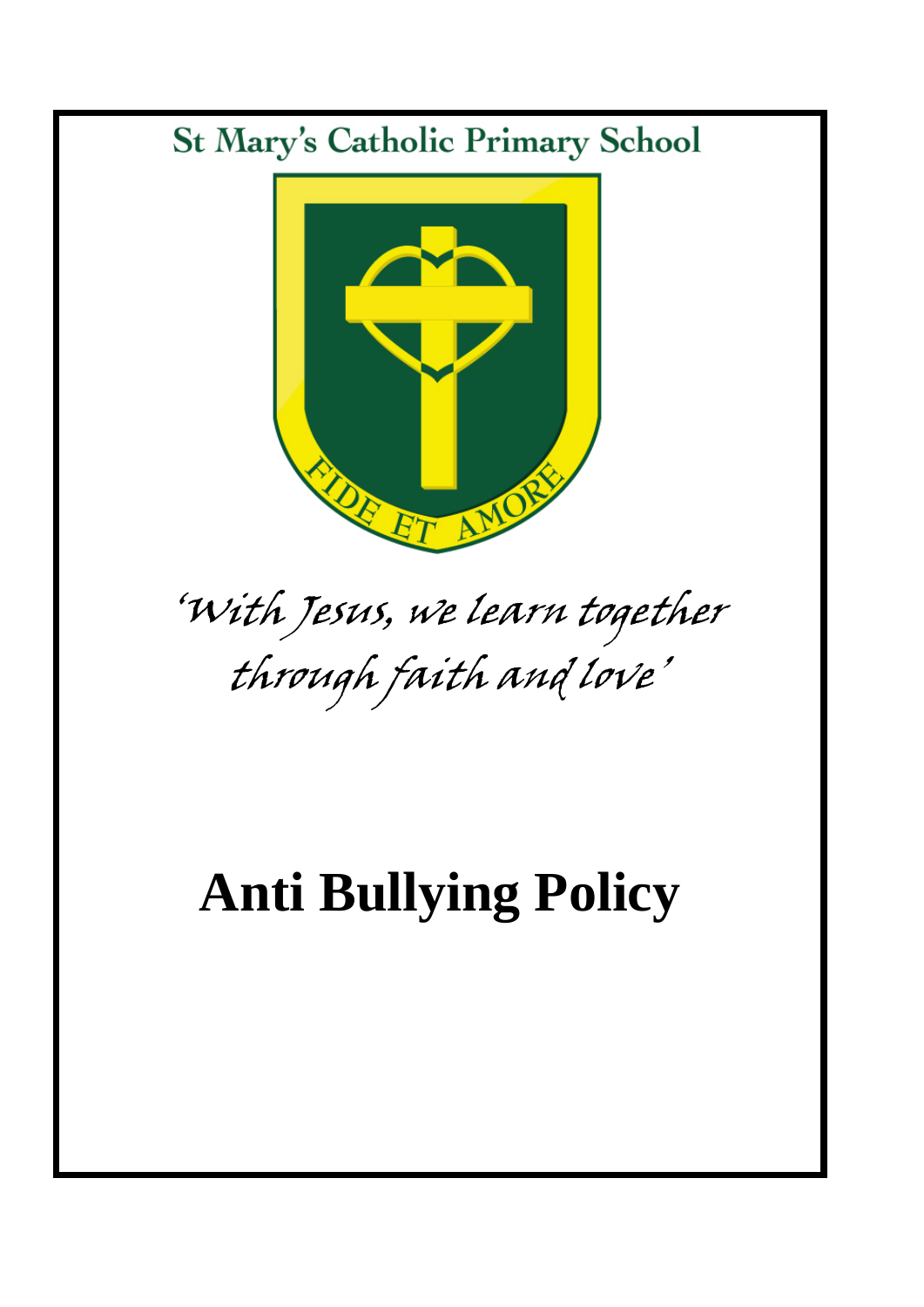### **Statement of Intent**

At St. Mary's we are committed to providing a caring, friendly and safe environment for all of our pupils so they can learn in a relaxed and secure atmosphere. **We recognize that each person is unique and is to be valued. St. Mary's should be a happy and secure learning environment.** Bullying of any kind is unacceptable at our school. If bullying does occur, all pupils should be able to tell and know that incidents will be dealt with promptly and effectively. We are a *TELLING* school. This means that *anyone* who knows that bullying is happening is expected to tell the staff.

# **What Is Bullying?**

Bullying is repeated use of aggression with the intention of hurting another person. Bullying results in pain and distress to the victim. • Bullying can be defined as "behaviour by an individual or a group, repeated over time that intentionally hurts another individual either physically or emotionally". (DfE "Preventing and Tackling Bullying", July 2017)

There are many different forms and types of bullying. **Bullying can happen to anyone:**

- Emotional being unfriendly, excluding, tormenting (e.g. hiding books, threatening gestures)
- Physical pushing, kicking, hitting, punching or any use of violence
- Racist racial taunts, graffiti, gestures
- Sexual unwanted physical contact or sexually abusive comments
- Homophobic because of, or focussing on the issue of sexuality
- Verbal name-calling, sarcasm, spreading rumours, teasing
- Cyber All areas of internet ,such as email & internet chat room misuse Mobile threats by text messaging & calls Misuse of associated technology , i.e. camera &video facilities

Bullying occurs when the above behaviour occurs and is repeated

## **Why is it Important to Respond to Bullying?**

Bullying hurts. No one deserves to be a victim of bullying. Everybody has the right to be treated with respect. Pupils who are bullying need to learn different ways of behaving.

St. Mary's has a responsibility to respond promptly and effectively to issues of bullying.

It is the job of all staff to be proactive in helping to prevent and deal with bullying

#### **Links with other school policies and practices**

This policy links with several school policies, practices and action plans including: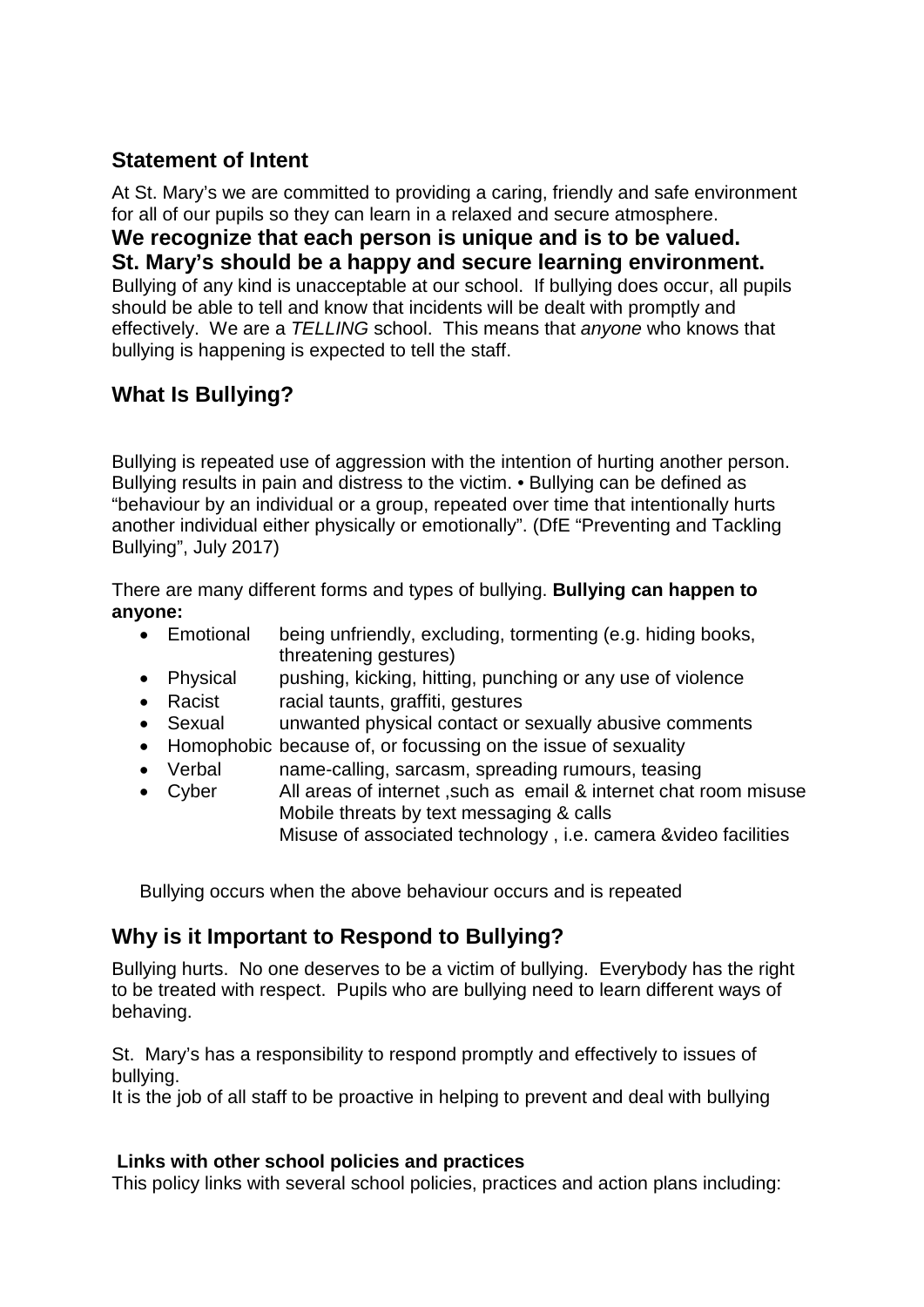- Behaviour policy
- Complaints policy
- Child protection policy
- Internet safety and Acceptable Use Policies
- Curriculum policies, such as: PSHE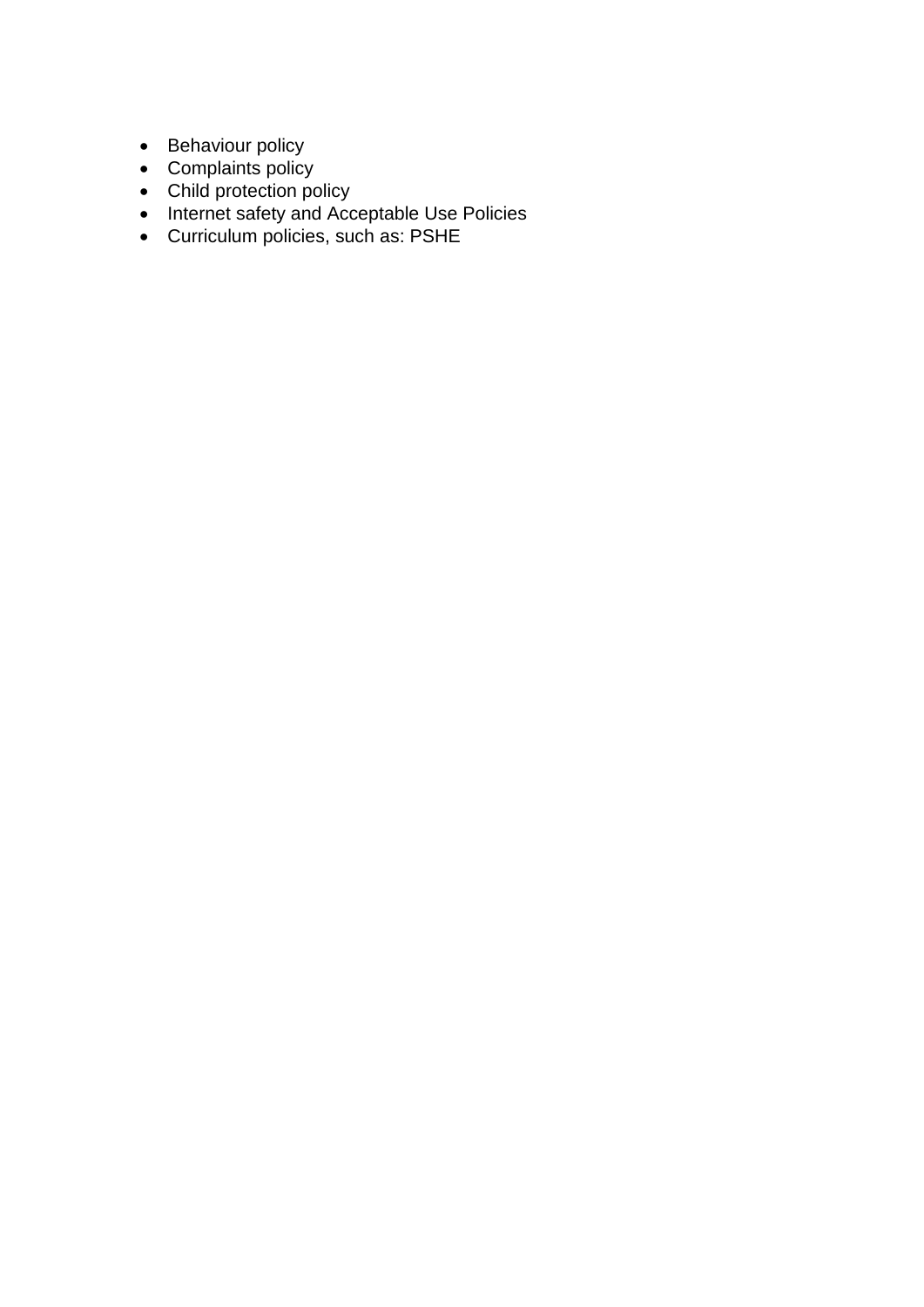### **Objectives of this Policy**

- The aim of the anti-bullying policy is to ensure that pupils learn in a supportive, caring and safe environment without fear of being bullied,
- Bullying will not be tolerated.
- That all members of the school community will work together to ensure the message is given that bullying will not be tolerated at St. Mary's

**Children will be made aware that bullying is unacceptable and the consequences of bullying. This will be done through lessons, assemblies etc. There will also be a Friendship Week each year when children spend more time reflecting on how unacceptable bullying is and that we must speak up to stop it happening.**

### **Signs and Symptoms**

A child may indicate by signs or behaviour that he or she is being bullied. Adults should be aware of these possible signs and that they should investigate if a child:

- is frightened of walking to or from school
- doesn't want to go on the school / public bus
- begs to be driven to school
- changes their usual routine
- is unwilling to go to school (school phobic)
- becomes withdrawn anxious, or lacking in confidence
- starts stammering
- cries themselves to sleep at night or has nightmares
- feels ill in the morning
- begins to do poorly in school work
- comes home with clothes torn or books damaged
- has possessions which are damaged or " go missing"
- has unexplained cuts or bruises
- becomes aggressive, disruptive or unreasonable
- is bullying other children or siblings
- stops eating
- is frightened to say what's wrong
- gives improbable excuses for any of the above

These signs and behaviours could indicate other problems, but bullying should be considered a possibility and should be investigated.

All staff will be aware of checking the welfare of the children, mood changes, playground behaviour etc.

If anyone has any concerns about a child it will be discussed during the staff Monday morning meeting to inform all staff or with a member of the SMT when straight away.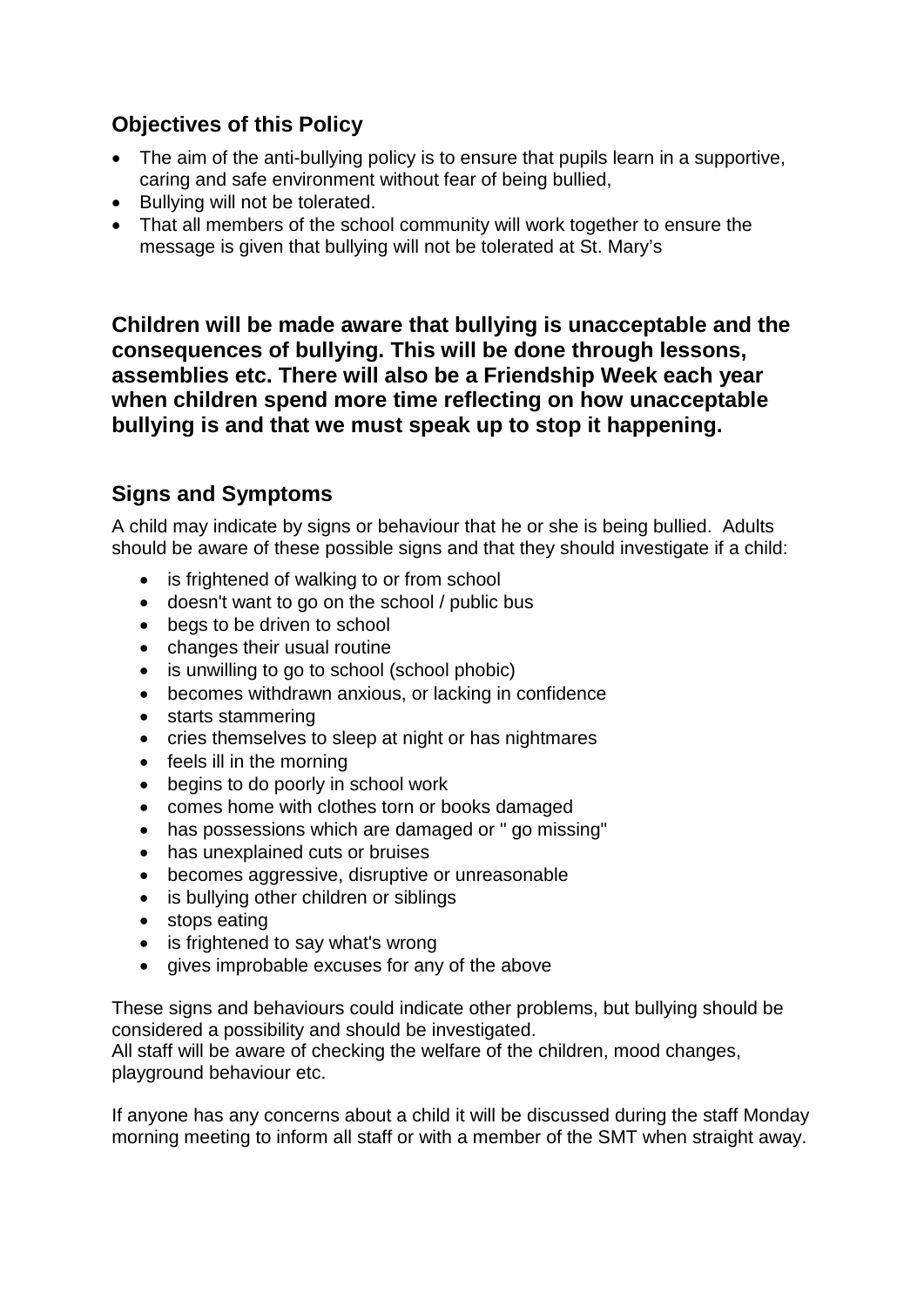#### **Anti Bullying**

All incidents will be recorded and followed up in line with the school behaviour policy. All staff will be made aware of any incidents to ensure children are carefully watched and monitored after any incidence of bullying has occurred.

Also the school will meet with the victim's parents/ carers and the child who has done the bullying.

It is important the school continues to check that there is no reoccurrence of the bullying and the child who has been bullied is happy, secure and safe in school. Also the child who has done the bullying understands this behaviour is unacceptable and the consequences of their actions.